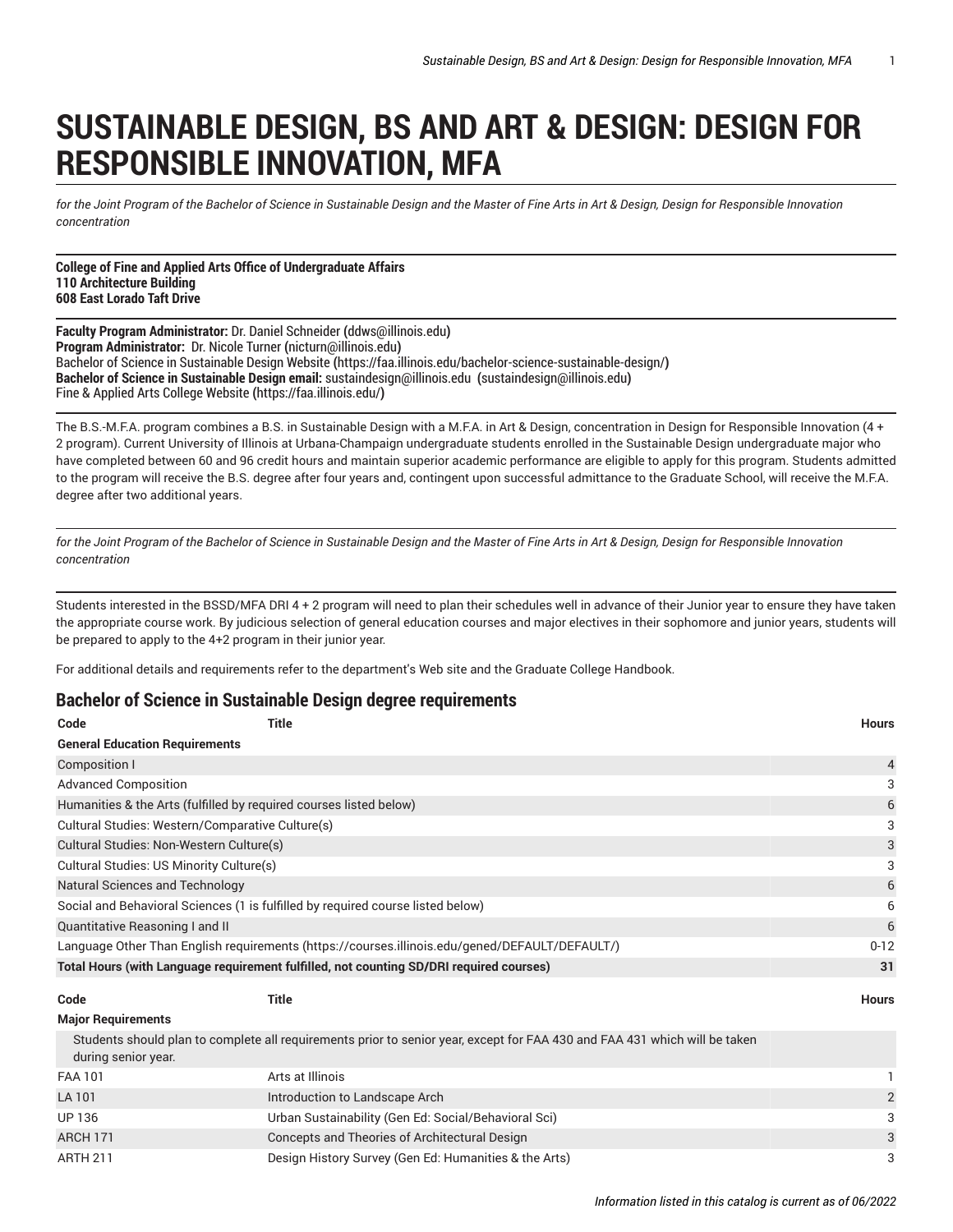| <b>ARTD 225</b>                                            | 3<br><b>Design Drawing</b>                                                                                                                                                                                                                                                                                                                  |              |  |
|------------------------------------------------------------|---------------------------------------------------------------------------------------------------------------------------------------------------------------------------------------------------------------------------------------------------------------------------------------------------------------------------------------------|--------------|--|
| or ARCH 172                                                | Drawing and Modeling                                                                                                                                                                                                                                                                                                                        |              |  |
| <b>FAA 230</b>                                             | Sustainable Design of the Built Environment                                                                                                                                                                                                                                                                                                 |              |  |
| <b>ARCH 321</b>                                            | Environment, Architecture, and Global Health                                                                                                                                                                                                                                                                                                |              |  |
| <b>ARTD 451</b>                                            | Ethics of a Designer in a Global Economy                                                                                                                                                                                                                                                                                                    |              |  |
| <b>ARTD 326</b>                                            | Sustainability & Manufacturing                                                                                                                                                                                                                                                                                                              |              |  |
| <b>FAA 330</b>                                             | Making Sustainable Design                                                                                                                                                                                                                                                                                                                   |              |  |
| <b>ARCH 273</b>                                            | Strategies of Architectural Design                                                                                                                                                                                                                                                                                                          |              |  |
| <b>FAA 430</b>                                             | Capstone Seminar                                                                                                                                                                                                                                                                                                                            |              |  |
| <b>FAA 431</b>                                             | Capstone Studio                                                                                                                                                                                                                                                                                                                             |              |  |
| <b>Total Hours</b>                                         |                                                                                                                                                                                                                                                                                                                                             | 44           |  |
| Code                                                       | <b>Title</b>                                                                                                                                                                                                                                                                                                                                | <b>Hours</b> |  |
| <b>Major Electives</b>                                     |                                                                                                                                                                                                                                                                                                                                             |              |  |
|                                                            | All 16 hours of major electives are met with the full completion of the requirements below.                                                                                                                                                                                                                                                 |              |  |
| Code                                                       | <b>Title</b>                                                                                                                                                                                                                                                                                                                                | <b>Hours</b> |  |
| Required Art +Design Coursework taken prior to Senior Year |                                                                                                                                                                                                                                                                                                                                             |              |  |
|                                                            | Students who follow this program will be eligible for a minor in Art + Design regardless of their admission to the 4+2 program                                                                                                                                                                                                              |              |  |
| <b>ARTD 151</b>                                            | Introduction to Graphic Design                                                                                                                                                                                                                                                                                                              | 3            |  |
| <b>ARTD 222</b>                                            | <b>Typographic Practice</b>                                                                                                                                                                                                                                                                                                                 | $\mathbf{3}$ |  |
| <b>ARTD 270</b>                                            | Design Methods                                                                                                                                                                                                                                                                                                                              |              |  |
| <b>ARTD 333</b>                                            | Type & Image                                                                                                                                                                                                                                                                                                                                |              |  |
| <b>FAA 102</b>                                             | Design Beyond Boundaries (Gen Ed: Humanities & the Arts)                                                                                                                                                                                                                                                                                    |              |  |
| <b>ARTD 299</b>                                            | $2 - 3$<br>Spec Topics in Design Courses (Design Thinking Seminar, Design Thinking Studio,<br>Illustration, or Creative Coding)                                                                                                                                                                                                             |              |  |
| ART 310                                                    | Design Thinking (Gen Ed: Humanities & the Arts)                                                                                                                                                                                                                                                                                             | 3            |  |
|                                                            |                                                                                                                                                                                                                                                                                                                                             |              |  |
| Code                                                       | <b>Title</b>                                                                                                                                                                                                                                                                                                                                | <b>Hours</b> |  |
| <b>Senior Year Courses</b>                                 |                                                                                                                                                                                                                                                                                                                                             |              |  |
|                                                            | A BSSD student admitted to the 4+2 program is expected to enroll in 400-level MFA DRI prerequisite courses in their senior<br>year, although they are not yet admitted to the MFA DRI program. Typically, a 4+2 student will take FAA 430 & FAA 431 (3 & 5<br>hours), as required by the BSSD program, plus 3 MFA DRI prerequisite courses: |              |  |
| <b>ARTD 499</b>                                            | Special Topics in Design (Illustration or Creative Coding)                                                                                                                                                                                                                                                                                  |              |  |
| <b>ARTD 420</b>                                            | <b>Disability Design</b>                                                                                                                                                                                                                                                                                                                    | $3 - 4$      |  |
| or ARTD 426                                                | <b>Product Innovation</b>                                                                                                                                                                                                                                                                                                                   |              |  |
| ARTD 444                                                   | Typographic Systems                                                                                                                                                                                                                                                                                                                         | 4            |  |
| Code                                                       | <b>Title</b>                                                                                                                                                                                                                                                                                                                                | <b>Hours</b> |  |
| <b>College or University Electives</b>                     | $13 - 14$                                                                                                                                                                                                                                                                                                                                   |              |  |
|                                                            | Select approximately 13-14 credit hours with approval of advisor to complete degree requirements.                                                                                                                                                                                                                                           |              |  |
|                                                            | Master of Fine Arts in Art & Design, Design for Responsible Innovation concentration degree requirements                                                                                                                                                                                                                                    |              |  |

| Code               | Title                                                  | <b>Hours</b>   |
|--------------------|--------------------------------------------------------|----------------|
| <b>ARTD 551</b>    | Design for Responsible Innovation Research Impact      | 4              |
| <b>ARTD 570</b>    | Design for Responsible Innovation Research Methodology | $\overline{4}$ |
| ARTD 595           | MFA Design for Responsible Innovation Studio           | 16             |
| <b>ARTD 599</b>    | <b>Thesis</b>                                          | 8              |
| Electives          |                                                        | 8              |
| <b>Total Hours</b> |                                                        | 40             |